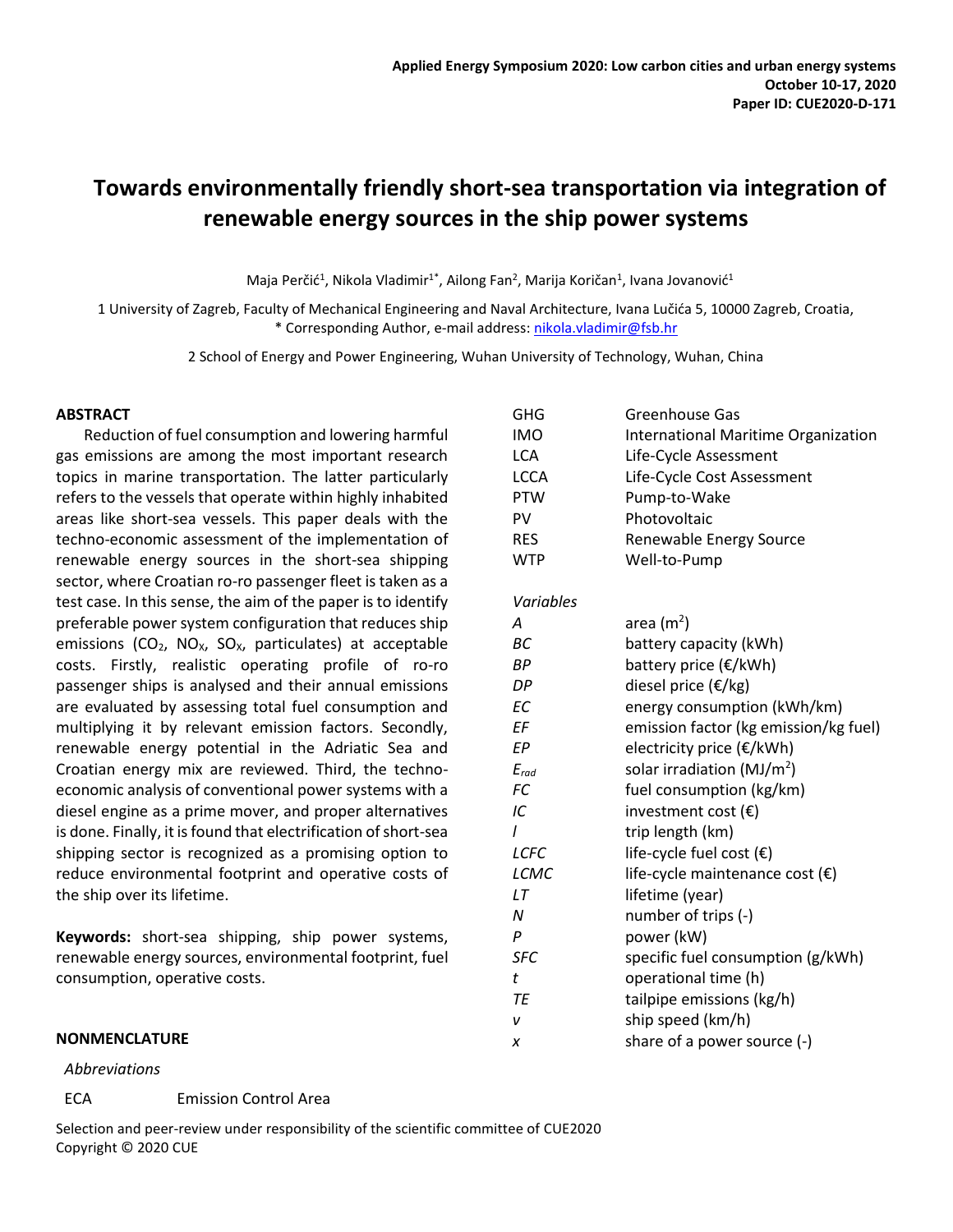## **1. INTRODUCTION**

One of the most important environmental problems is atmospheric pollution caused by the extensive use of fossil fuel [\[1\].](#page-5-0) Although among different transportation modes the road transport is the major contributor to the air pollution, the environmental impact of maritime transport should not be neglected. The fossil fuel combustion causes exhaust gas that comprises of harmful emissions such as nitrogen oxides  $(NO_x)$ , sulphur oxides (SO<sub>x</sub>), particulate matter (PM), carbon monoxide (CO) as well as greenhouse gases (GHGs) that refer to carbon dioxide (CO<sub>2</sub>), methane (CH<sub>4</sub>) and nitrous oxide  $(N_2O)$  [\[2\].](#page-5-1) While the GHGs have a major influence on the environment by causing global warmin[g \[3\],](#page-5-2) emissions of  $NO<sub>x</sub>$ , SO<sub>x</sub> and PM negatively affect human health causing pulmonary diseases and other health issue[s \[4\].](#page-5-3) Since the ships engaged in the short-sea shipping such as ro-ro passenger ships (i.e. ferries) spend much more time near ports and populated cities, their effect on people is more pronounced compared to the long-distance shipping [\[5\].](#page-5-4)

In order to control exhaust emissions, the International Maritime Organization (IMO) set relevant standards within the International Convention for the Prevention of Pollution from Ships (MARPOL) [\[6\].](#page-5-5) By establishing several Emission Control Areas (ECAs), IMO regulated emissions in specific areas where limitations are stricter than elsewhere [\[7\].](#page-5-6) According to the MARPOL Annex VI,  $SO<sub>x</sub>$  emissions are controlled by setting the limit on sulphur content in the fuels used in ECAs and globally, while  $NO<sub>x</sub>$  limits are set for diesel engines depending on the engine maximum speed. The Tier I and the Tier II standards are global, while the Tier III standards apply only to  $NO<sub>x</sub>$  ECAs [\[8\].](#page-5-7) Regarding the GHG emissions, their main gas,  $CO<sub>2</sub>$ , is regulated by the Energy Efficiency Design Index (EEDI) within the energy efficiency regulation introduced by IMO in 2011 [\[9\].](#page-5-8) There are no explicit PM emission regulations.

Shipping emissions reduction can be achieved by the integration of renewable energy sources (RESs) in a ship power system. This leads to the electrification of ships, where the share of renewables is directly dependent on the way the electricity is generated. There are different variations of an electric ship: a plug-in hybrid, a hybrid with the battery system assisted by a diesel generator, a fully electric ship with a battery supplied by grid and/or PV (photovoltaic) cells, etc. [\[10\].](#page-5-9) A detailed review on alternative power system configurations is presented by Perčić et al. in [\[11\].](#page-5-10) Full electrification of a ship represents a viable solution for future shipping due to commercially available technology and the absence of exhaust gases. One of the issues that confront the larger exploitation of electric ships is the high investment cost.

The aim of this paper is to perform a technoeconomic assessment of the implementation of RESs in coastline navigation, where a ro-ro passenger ship is taken as a test case. The performed analysis of annual tailpipe emissions ( $CO<sub>2</sub>$ ,  $SO<sub>x</sub>$ , NO<sub>x</sub> and PM) of the complete Croatian fleet is done, where the ship with average annual tailpipe emissions is identified and adopted for further analysis. Perčić et al. [\[11\]](#page-5-10) already performed Life-Cycle Assessment (LCA) and Life-Cycle Cost Assessment (LCCA) of the PV cells-battery-powered ship in comparison to the diesel engine-powered ship and concluded that the alternative is a better solution from the environmental and economical point of view. However, they focused on the fully electric ship, while in this paper, a combination of a diesel generator and implementation of a RES in a battery system is considered.

# **2. THE POTENTIAL OF RES APPLICATION IN THE CROATIAN SHIPPING SECTOR**

According to the International Energy Agency [\[12\],](#page-5-11) the share of individual sources in the Croatian total energy supply is presented in Fig 1.



Fig 1. The total energy supply in Croatia by sources.

Through the years, oil is the most dominant source used for energy supply. However, in the last decade, its share reduces, while the very slight growth of the renewables is noticeable. In the structure of the Croatian electricity sold to the end-customers in 2018, Fig 2, the share of renewables used for electricity generation is around 40% [\[13\].](#page-5-12) Even though Croatia generally has a great potential of using the RESs, one should find a proper way how to use them for power generation onboard ships.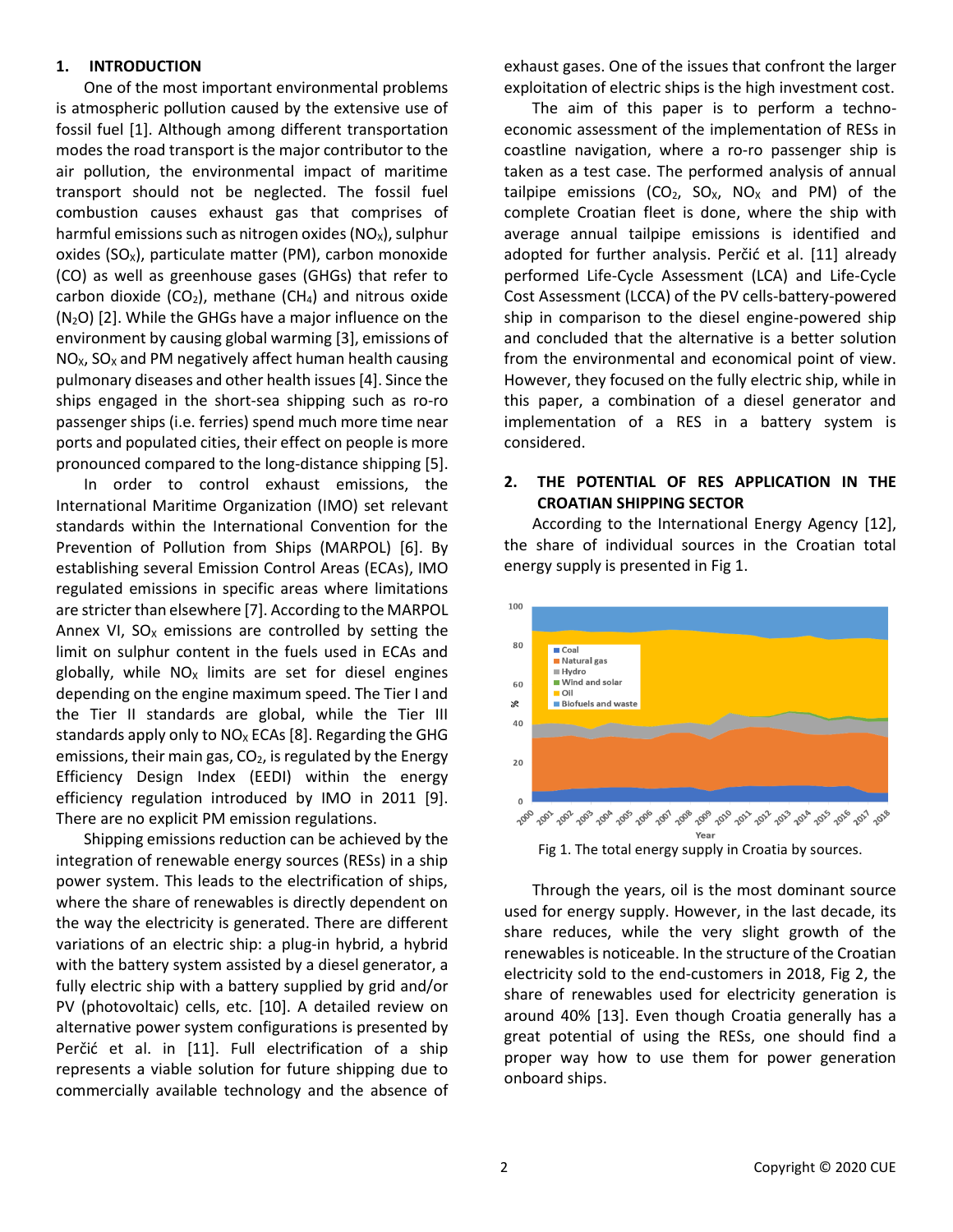

Fig 2. Croatian electricity mix in 2018

In the Adriatic Sea, the average wind power density varies from 100-200 W/m<sup>2</sup> [\[14\],](#page-5-13) which is not suffiecent to ensure enough power for ship propulsion. Solar energy is, however, more investigated for onboard energy generation, and its exploitation can be achieved by the installation of the PV cells on the ship deck. Offgrid PV system needs a rechargeable battery for use when there is little or no output from the PV syste[m \[15\].](#page-5-14) The Croatian coastline is very sunny with the mean annual irradiance from 5,040 MJ/m<sup>2</sup> to 5,760 MJ/m<sup>2</sup> [\[14\],](#page-5-13) which represents a potential to use solar energy for onboard energy generation. Since this energy is, obviously, not sufficient to cover ship propulsion needs completely, in this paper the combination of the PV system, battery and diesel generator is investigated and different scenarios of using the power sources are analysed.

#### **3. METHODOLOGY**

#### *3.1 The analysis of the Croatian ro-ro passenger fleet*

The analysis is focused on the energy needs and environmental impact of the Croatian ro-ro passenger fleet operated by a national shipping company [\[16\].](#page-5-15) The analysis procedure is presented in Fig 3. In the first step, the fleet schedule is investigated to obtain the data on the annual number of round trips (*NA*) and average duration of a trip (*t*) [\[16\].](#page-5-15) Since the operational speed differs from the design speed (*vde*), in the second step the average speed (*vave*) is calculated based on the average duration of a trip and its length, while in the third step the main and auxiliary engine power are obtained for each ship [\[17\].](#page-5-16) Since a ship power is nearly proportional to the cube of its speed, the average main engine power (*PME,ave*) was calculated by the following formula:

$$
P_{ME,ave} = (P_{ME} \cdot 0.8) \cdot (v_{ave}/v_{de})^3 \tag{1}
$$

The average load of the auxiliary engine (*PAE,ave*) is estimated at 50%. By summing up *PME,ave* and *PAE,ave*, the total average ship power (*Pave*) is calculated. The energy consumption per distance (*EC*) is then calculated by dividing the *Pave* with *vave*.

The fuel consumption per distance (*FC*) is calculated by multiplying *EC* with specific fuel consumption (*SFC)*. Since all the considered ships are diesel-powered vessels, the *SFC* is assumed to be 0.215 kg/kWh.



Fig 3. The steps in the analysis of the considered fleet

In the fifth step, the annual  $SO_{X}$ ,  $NO_{X}$ ,  $CO_{2}$  and PM emissions are calculated by multiplying the annual fuel consumption (*FCA*) with the emission factors (*EF*):

$$
TE_i = FC_A \cdot EF_i \tag{2}
$$

where the subscript *i* refers to any emissions. Then, LCAs and LCCAs are performed for the different scenarios of using the PV system, battery and diesel generator.

## *3.2 LCA*

The LCA is performed by means of GREET 2019 software. Emissions released during the life-cycle of a ship can be arranged into three phases:

- WTP (Well-to-Pump) phase refers to a fuel cycle (from the extraction of raw material, production of fuel and transport to the refuelling station),
- PTW (Pump-to-Wake) phase refers to the use of fuel in a power system which causes the tailpipe emissions,
- Manufacturing phase refers to the manufacturing process of the main elementsin a power system and their related released emissions.

#### *3.3 LCCA*

The LCCA takes into account the total life-cycle costs of a ship power system. These costs include investment cost, the cost of fuel and the maintenance cost accompanied with the replacement cost of the main parts of the power syste[m \[18\].](#page-5-17)

# **4. INTEGRATION OF SOLAR ENERGY IN A SHIP POWER SYSTEM**

The results of the performed analysis, Fig 4 and Fig 5, revealed the environmental footprint of the considered fleet with annual emissions of 60,230 t of CO<sub>2</sub>, 1,150 t of NO<sub>x</sub>, 49.6 t of SO<sub>x</sub> and 19.6 t of PM.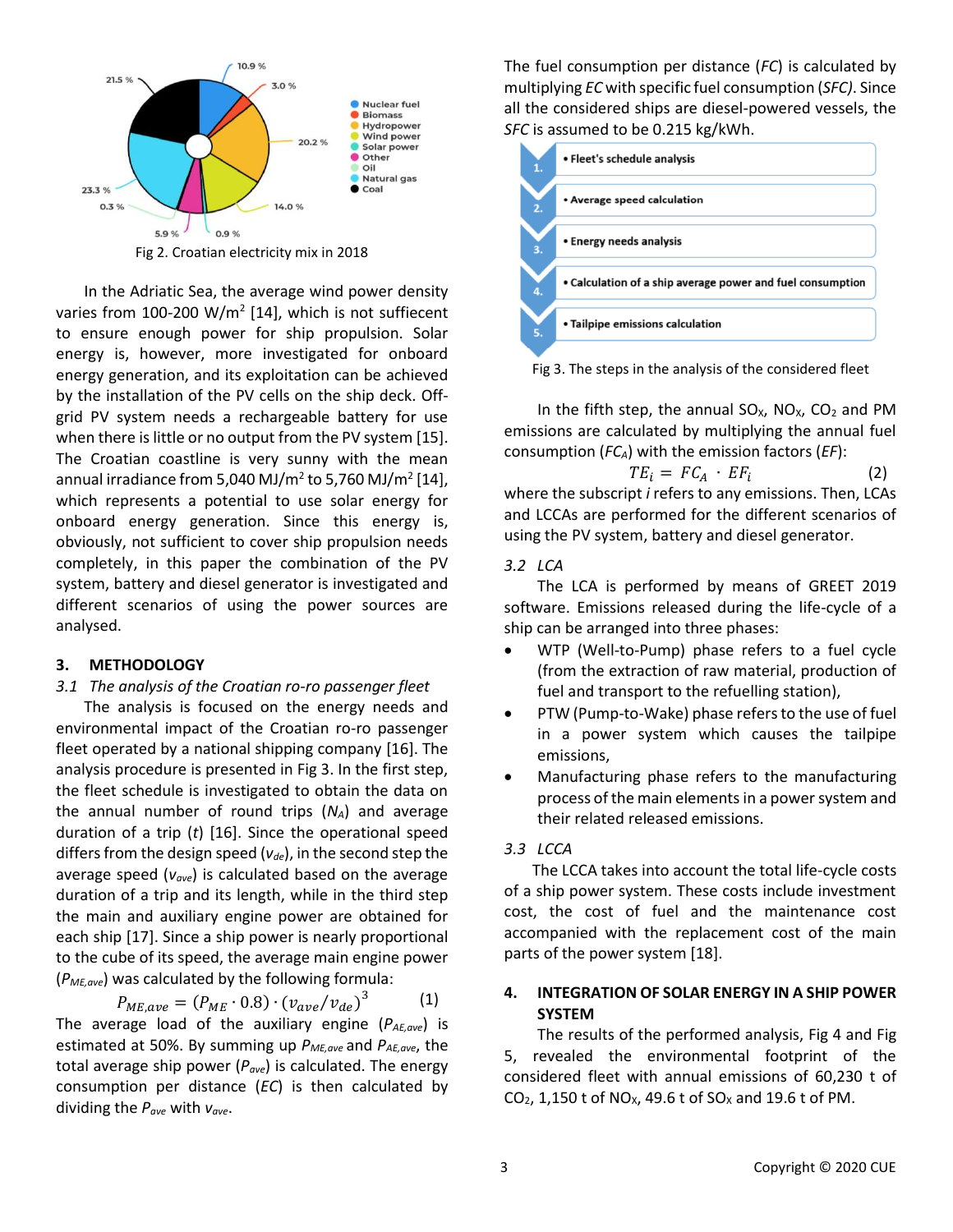

Fig 4. Annual  $CO<sub>2</sub>$  and  $NO<sub>X</sub>$  emissions

A ship power system with a Lithium-ion battery, a PV system and a diesel generator is analysed and the results are illustrated on the selected ship with the average annual *TE* and it operates between Ploče and Trpanj ports in Croatia. The ship's particulars are obtained shown in Table 1.

|  | Table 1 The ships' main particulars |
|--|-------------------------------------|
|  |                                     |

| Length between perpendiculars, $L_{nn}$ (m) | 89.1  |
|---------------------------------------------|-------|
| Breadth, B (m)                              | 17.5  |
| Lenght of the round trip, $I_{rt}$ (km)     | 30    |
| Duration of a round trip, $t_{rt}$ (h)      | 2     |
| Annual number of round trips, NA            | 1,740 |
| Lifetime, LT (year)                         | 20    |
| Average speed, $v_{ave}$ (km/h)             | 15    |
| Average power, Pave (kW)                    | 830   |
| Energy consumption, EC (kWh/km)             | 55.3  |
| Fuel consumption, FC (kg/km)                | 11.9  |

The power system consists of the diesel generator, the battery which is charged from the Croatian power grid, and the PV system which converts solar energy into electricity. In this paper, the several different scenarios regarding the share of power source used for energy generation are investigated and the shares of diesel, battery and solar energy are denoted as  $x_d$ ,  $x_b$  and  $x_s$ .

The PV cells are usually placed on the deck horizontally and due to that, the installation area (*A*) is limited with the dimensions of a ship. For the considered ship, the available area is estimated at around 900 m<sup>2</sup>. Besides *A*, the power output of a PV system ( $P_{PV}$ ) depends on its efficiency (*η*) (17% [\[11\]\)](#page-5-10), and on solar irradiation (*Erad*), which its annual average value for the area of navigation and the horizontally placed PV cells is equal to 5,557 MJ/m<sup>2</sup> [\[14\].](#page-5-13) The  $P_{PV}$  is calculated as follows:



Fig 5. Annual  $SO<sub>x</sub>$  and PM emissions

$$
P_{PV} = \frac{\eta \cdot E_{rad} \cdot A}{t_{rt} \cdot N_A}.
$$
 (3)

The battery is charged with the electricity onshore and with the electricity generated by the PV system and a diesel generator during the ship operation. Its capacity (*BC*) needs to be sufficient to ensure the ship operation on a round trip. Due to safety reasons, the capacity is increased by 20% and calculated with the equation:

$$
BC = 1.2 \cdot EC \cdot l_{rt}. \tag{4}
$$

*4.1 LCA*

Processes included in the LCA of the power system are presented in Fig 6. The WTP phase of diesel comprises of the stationary processes, which are obtained from the GREET 2019 database, and the transportation processes, which are modified depending on the trip distance, i.e. the crude oil is transported by a tanker for 4,000 km, while the diesel is transported by a tank truck for 450 km up to the Ploče port. The WTP emissions related to the electricity part of the power system considers emissions released from the process of the Croatian electricity generation, Fig 2.



Fig 6. Processes included in the LCA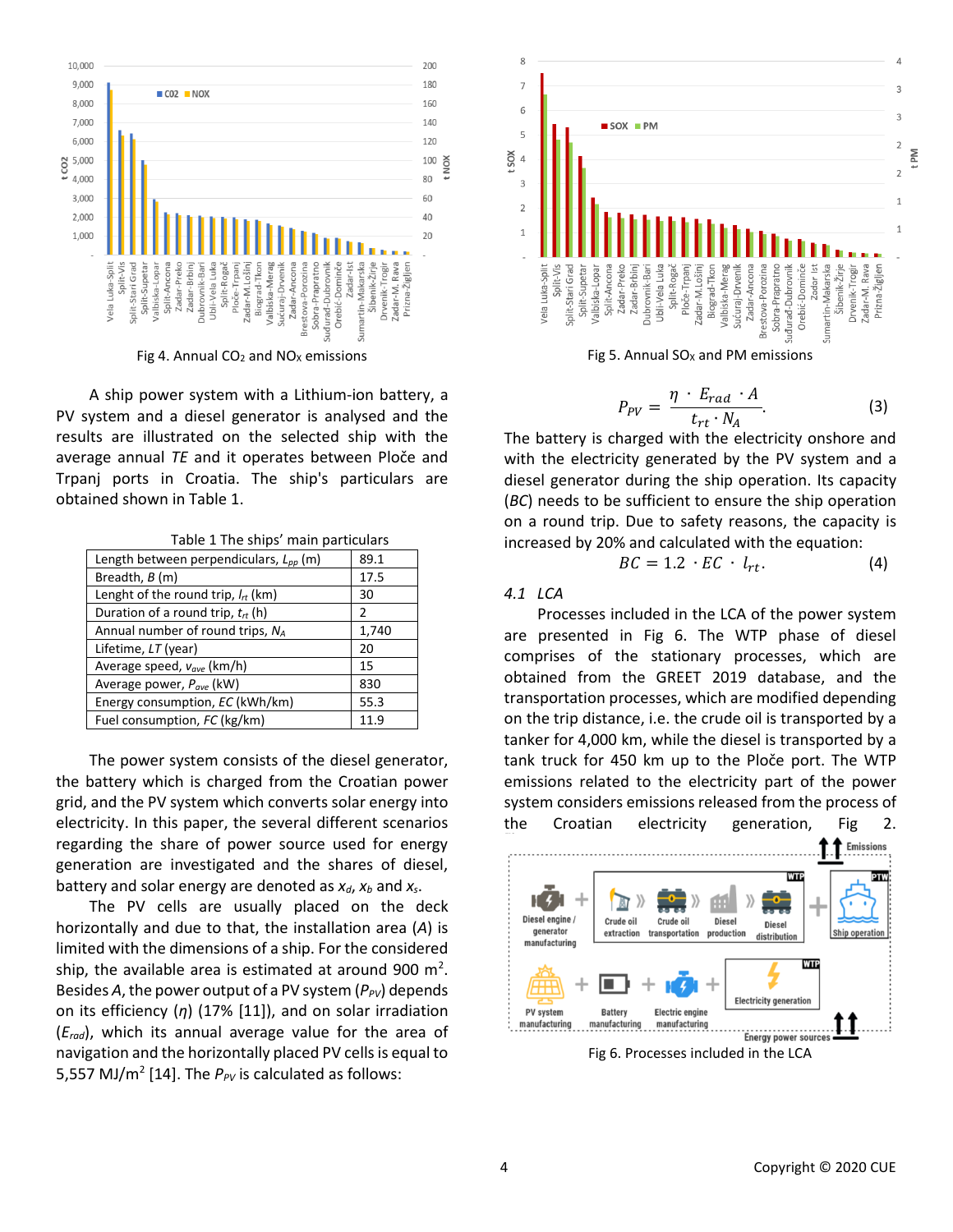The only input for the environmental assessment of the power system's main elements (diesel generator/engine, electric engine, battery and PV system), is the weight of the materials from which these elements are constituted. The weight of the diesel generator/engine, electric engine and the battery are calculated as described in [\[18\],](#page-5-17) while the calculation of the PV system's weight is presented in [\[11\].](#page-5-10) In the scenario when only diesel is used, it is assumed that the diesel engine is introduced into the power system instead of the diesel generator.

years (169 €/kWh), and the maintenance of the PV system, which annual value is assumed to be 20% of the capital cost [\[18\].](#page-5-17)

## *4.3 Results and discussion*

Considered scenarios observed in this paper are presented in Table 2. In the D0 scenario, the fully electric ship with only a battery and PV system is used, while in the D100 scenario, the only diesel engine is used. Other scenarios combine different shares of diesel, while the power output of a PV system remains the same.



Fig 7. The LCAs and LCCAs results

The PTW emissions are released only when the ship is powered by diesel. These tailpipe emissions are already calculated by the methodology in section 3.1.

#### *4.2 LCCA*

The cost of a diesel engine/diesel generator is calculated with the conversion factor of 250 €/kW, while the cost of a PV system is calculating with the conversion factor of 1,116  $\epsilon$ /kW [\[11\].](#page-5-10) Besides the battery, the investment cost of a battery power system includes costs of electric engine and associated equipment, and its calculation is presented i[n \[18\].](#page-5-17) The life-cycle fuel cost of a power system (*LCFCPS*) is calculated according to the equation:

$$
LCFC_{PS} = LT \cdot N_A \cdot l_{rt} \cdot (x_d \cdot FC \cdot DP + (5)
$$
  

$$
(1 - x_d) \cdot ((1 - x_s) \cdot EC \cdot EP)),
$$

where *LT* denotes ship lifetime, *N<sup>A</sup>* refers to the annual number of round trips, *l*<sub>rt</sub> refers to the length of a round trip, *FC* denotes the fuel consumption, *DP* represents the Croatian diesel fuel price (0.78 €/kg), *EC* denotes energy consumption, while the *EP* refers to the Croatian electricity price (0.078 €/kWh). The life-cycle maintenance cost of the power system refers to the maintenance of the diesel part of the power system (0.014 €/kWh), the replacement of the battery after 10

|  | Table 2 Considered scenarios |  |
|--|------------------------------|--|
|--|------------------------------|--|

| Scenario         | Power source's share |             | EC (kWh/km) |         |      |
|------------------|----------------------|-------------|-------------|---------|------|
|                  | $X_d$                | $X_b + X_s$ | Diesel      | Battery | PV   |
| D <sub>0</sub>   | 0%                   | 100%        |             | 50.80   | 4.53 |
| D <sub>25</sub>  | 25%                  | 75%         | 13.83       | 36.97   | 4.53 |
| <b>D50</b>       | 50%                  | 50%         | 27.67       | 23.13   | 4.53 |
| D75              | 75%                  | 25%         | 41.50       | 9.30    | 4.53 |
| D <sub>100</sub> | 100%                 | 0%          | 55.33       |         |      |

The LCA and LCCAs are performed for each scenario and the results are presented in Fig 7. The LCA results revealed that the most environmentally friendly option is the fully electrified ship, i.e. the D0 scenario. Regarding the replacement of the D100 scenario with the D0 scenario, a significant reduction of  $CO<sub>2</sub>$  emissions of 55.5% and other harmful emissions (NO<sub>x</sub>, SO<sub>x</sub> and PM) of 93.5% can be achieved. According to the LCCA results, the scenario D0 represents the most cost-effective scenario with 46.3% lower cost in comparison to the D100 scenario. It can be noticed that with the increase of *xd*, the life-cycle costs and emissions also increase.

## **5. CONCLUSION**

The integration of RES into ship power systems is investigated and the results are illustrated on the vessel